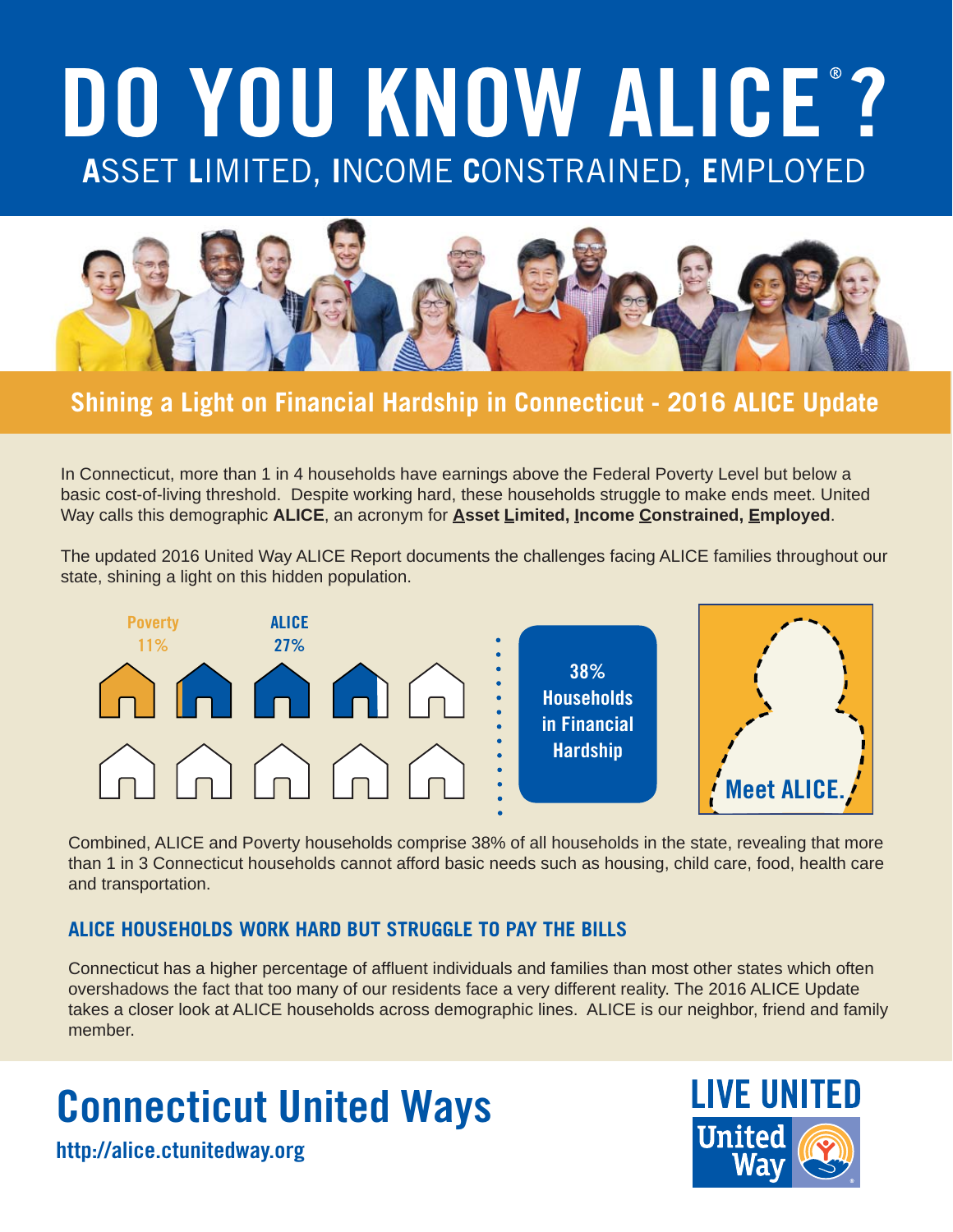### **PUTTING A FACE ON ALICE**

In Connecticut there are more than **360,000 households with income above the Federal Poverty Level but below the state's basic costof-living threshold as defi ned in the 2016 ALICE Update**. ALICE households make up 20% or more of all households in two-thirds of Connecticut's cities and towns.

**ALICE workers are nursing assistants, childcare workers, home health aides, car mechanics, security guards, teacher assistants, store clerks, office assistants and many more – workers essential to every community's success, but who struggle to survive on what these jobs pay.**



struggling ALICE family.

Can you survive 30 days? www.MakingToughChoices.org

#### **"MAKING TOUGH CHOICES" ALICE SIMULATOR**

ALICE makes tough choices every day. Put yourself in the shoes of a typical ALICE household. Follow this link: www. makingtoughchoices.org to experience the tough choices that ALICE households face daily.



## **TRENDS IMPACTING ALICE HOUSEHOLDS**

The 2016 ALICE Update identifies new trends that impact ALICE in the workplace and present further challenges and opportunities for ALICE households in the future.

Advances in technology create the potential for some jobs to become obsolete as well as new opportunities in evolving jobs and careers.

The increase in on-demand or project-to-project jobs has given rise to the "gig economy." While these on-demand positions may create new employment opportunities, they offer ALICE workers limited job security, no benefits, fluctuating hours and unreliable wages.

Asset limited is a defining characteristic of ALICE. Thirty-nine percent of Connecticut households lack the liquid assets necessary to survive a financial shock. This vulnerability means that a medical emergency or unexpected car repair has the potential to cripple an ALICE household.

You can learn more about these trends in the 2016 ALICE Update available at alice.ctunitedway.org.

#### **% OF ALICE AND POVERTY HOUSEHOLDS BY TOWN**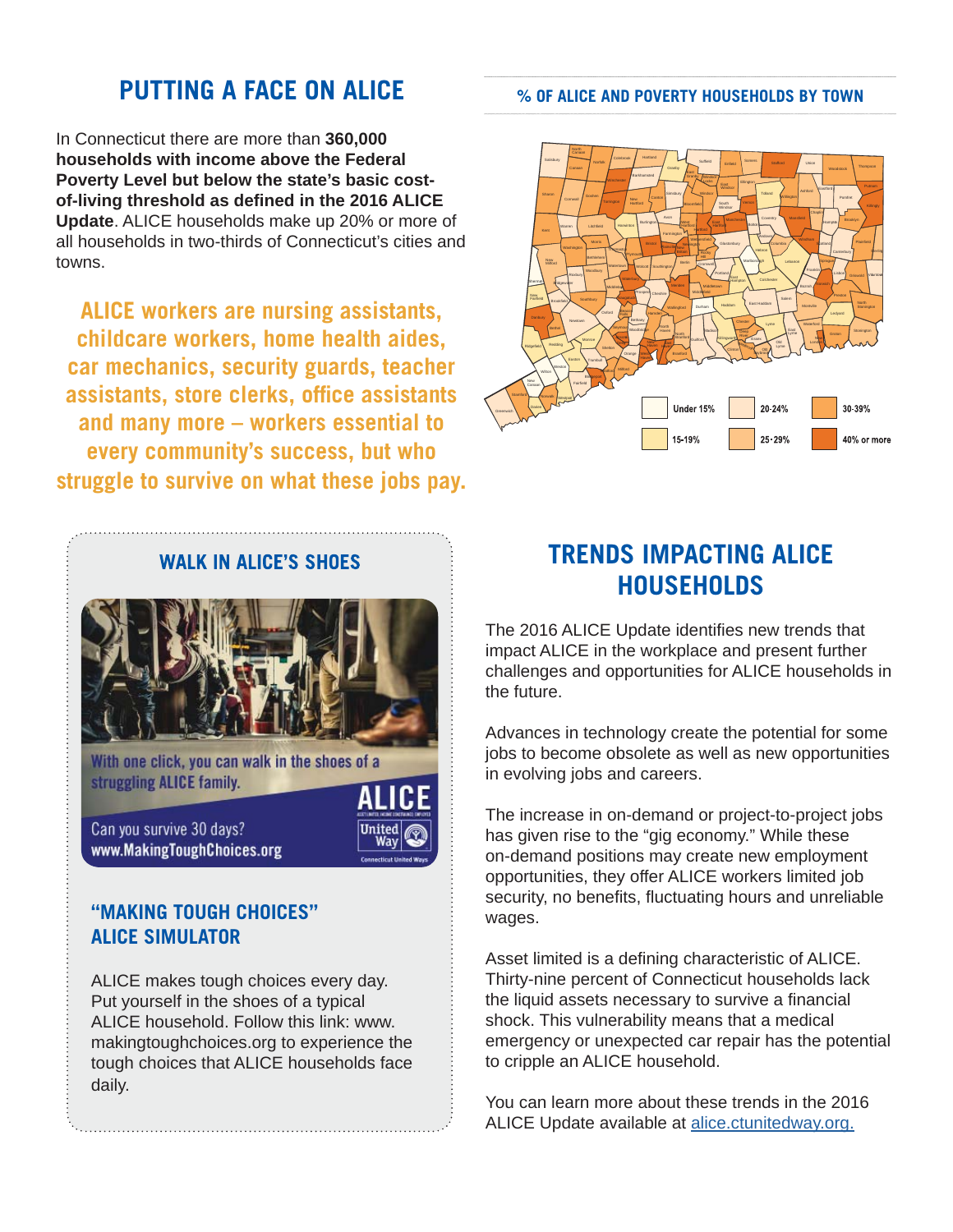#### **WHY MANY WORKING FAMILIES STILL STRUGGLE FINANCIALLY**

#### **CONNECTICUT'S COST OF LIVING**

Between 2007-2014 the cost of basic household necessities increased by 14% placing additional financial burdens on ALICE households. The cost of living continues to increase faster than many workers' wages, leaving ALICE households with many tough financial choices.

The **Household Survival Budget**, a tool used to asses financial hardship for ALICE, continues to rise. Based on the Household Survival Budget, it now costs \$70,778 for a family of four to afford the essentials in Connecticut. Child care and housing account for almost 48% of most ALICE families household budget.

#### **WHAT IS THE HOUSEHOLD SURVIVAL BUDGET?**

The Household Survival Budget uses the minimum cost option for each of the five basic necessities – Housing, Child Care, Food, Transportation and Health Care – to develop a monthly budget that covers the essentials plus taxes and a 10% miscellaneous contingency. It is a conservative estimate of the monthly costs to get by, and does not account for savings or large emergency expenses.

| <b>Household Survival Budget in Connecticut</b> |                     |                        |
|-------------------------------------------------|---------------------|------------------------|
| <b>MONTHLY EXPENSES</b>                         | <b>SINGLE ADULT</b> | <b>FAMILY OF FOUR*</b> |
| Housing                                         | \$776               | \$1,156                |
| <b>Child Care</b>                               | \$0                 | \$1,629                |
| Food                                            | \$202               | \$612                  |
| Transportation                                  | \$332               | \$661                  |
| <b>Health Care</b>                              | \$143               | \$573                  |
| Miscellaneous                                   | \$172               | \$536                  |
| <b>Taxes</b>                                    | \$263               | \$732                  |
| <b>Monthly Total</b>                            | \$1,888             | \$5,899                |
| <b>Annual Total</b>                             | \$22,658            | \$70,788               |
| <b>Hourly Wage</b>                              | \$11.33             | \$35.39                |

*\*A family of four is two adults, one toddler and one infant.*

#### **WHAT CONNECTICUT WORKERS EARN**

A single adult would need a full-time job earning \$11.33 per hour and a family of four would need full-time work with an hourly wage of \$35.39 to afford the basics.

**Even with one of the highest median hourly wages in the country, 49 percent of jobs in Connecticut pay less than \$20/hour (\$40,000/year if full time).** 





**Child care is the single largest expense for an ALICE family of four.** 

It is 28% of the **Household Survival Budget.**